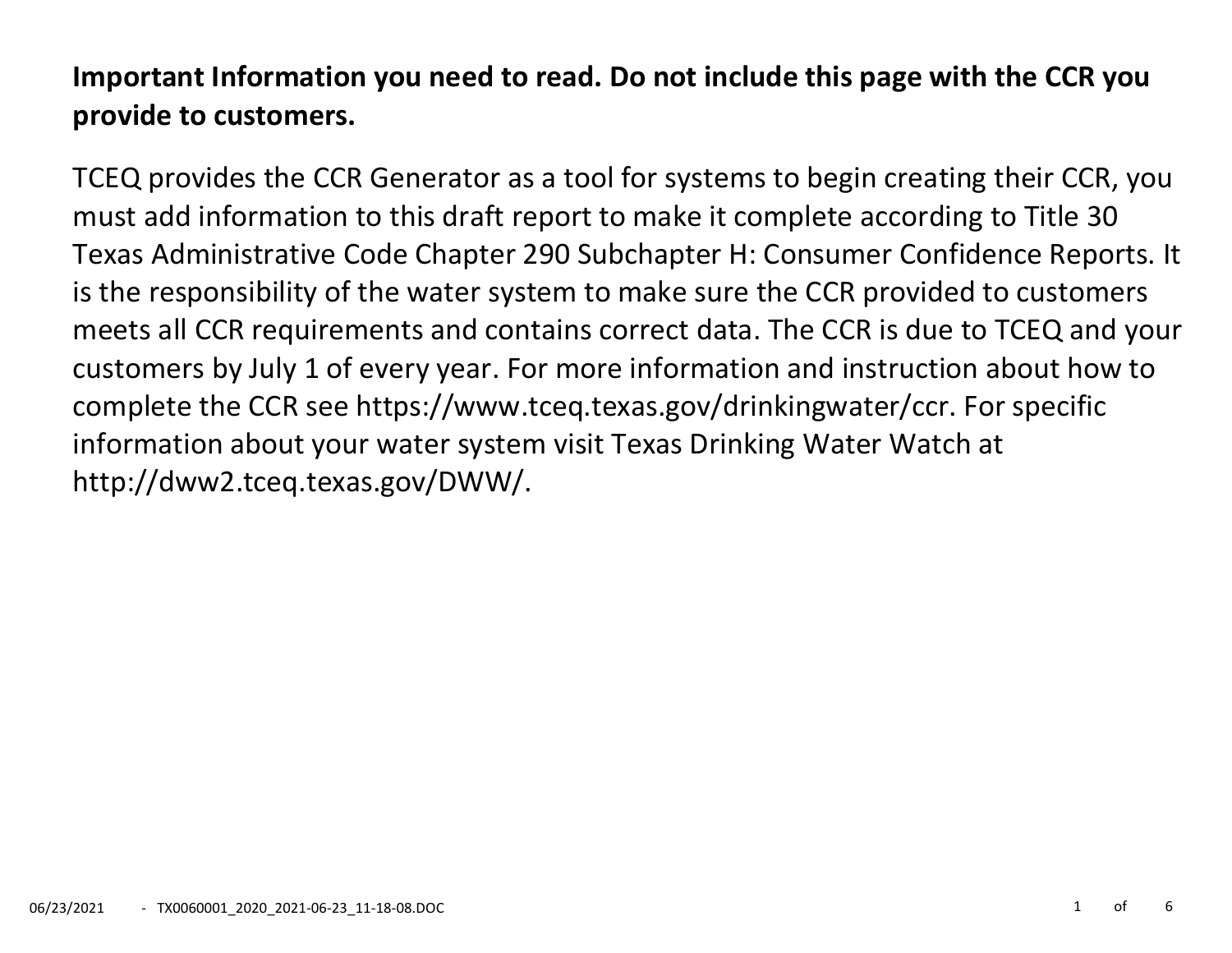# **2020 Consumer Confidence Report for Public Water System CLAUDE MUNICIPAL WATER SYSTEM**

This is your water quality report for January 1 to December 31, 2020 For more information regarding this report contact: CLAUDE MUNICIPAL WATER SYSTEM provides ground water from **Ogallala Aquifer** located in **the City of Claude, Armstrong County, Texas**. Name **Wade Miller** Phone **806-337-0388** Este reporte incluye información importante sobre el agua para tomar. Para asistencia en español, favor de llamar al telefono (**806**) **337-0388 Definitions and Abbreviations**

| Definitions and Abbreviations                      | The following tables contain scientific terms and measures, some of which may require explanation.                                                                                                                                                                      |
|----------------------------------------------------|-------------------------------------------------------------------------------------------------------------------------------------------------------------------------------------------------------------------------------------------------------------------------|
| Action Level:                                      | The concentration of a contaminant which, if exceeded, triggers treatment or other requirements which a water system must follow.                                                                                                                                       |
|                                                    |                                                                                                                                                                                                                                                                         |
| Avg:                                               | Regulatory compliance with some MCLs are based on running annual average of monthly samples.                                                                                                                                                                            |
| Level 1 Assessment:                                | A Level 1 assessment is a study of the water system to identify potential problems and determine (if possible) why total coliform bacteria have been found in our<br>water system.                                                                                      |
| Level 2 Assessment:                                | A Level 2 assessment is a very detailed study of the water system to identify potential problems and determine (if possible) why an E. coli MCL violation has occurred<br>and/or why total coliform bacteria have been found in our water system on multiple occasions. |
| Maximum Contaminant Level or MCL:                  | The highest level of a contaminant that is allowed in drinking water. MCLs are set as close to the MCLGs as feasible using the best available treatment technology.                                                                                                     |
| Maximum Contaminant Level Goal or MCLG:            | The level of a contaminant in drinking water below which there is no known or expected risk to health. MCLGs allow for a margin of safety.                                                                                                                              |
| Maximum residual disinfectant level or MRDL:       | The highest level of a disinfectant allowed in drinking water. There is convincing evidence that addition of a disinfectant is necessary for control of microbial<br>contaminants.                                                                                      |
| Maximum residual disinfectant level goal or MRDLG: | The level of a drinking water disinfectant below which there is no known or expected risk to health. MRDLGs do not reflect the benefits of the use of disinfectants to<br>control microbial contaminants.                                                               |
| <b>MFL</b>                                         | million fibers per liter (a measure of asbestos)                                                                                                                                                                                                                        |
| mrem:                                              | millirems per year (a measure of radiation absorbed by the body)                                                                                                                                                                                                        |
| na:                                                | not applicable.                                                                                                                                                                                                                                                         |
| <b>NTU</b>                                         | nephelometric turbidity units (a measure of turbidity)                                                                                                                                                                                                                  |
| pCi/L                                              | picocuries per liter (a measure of radioactivity)                                                                                                                                                                                                                       |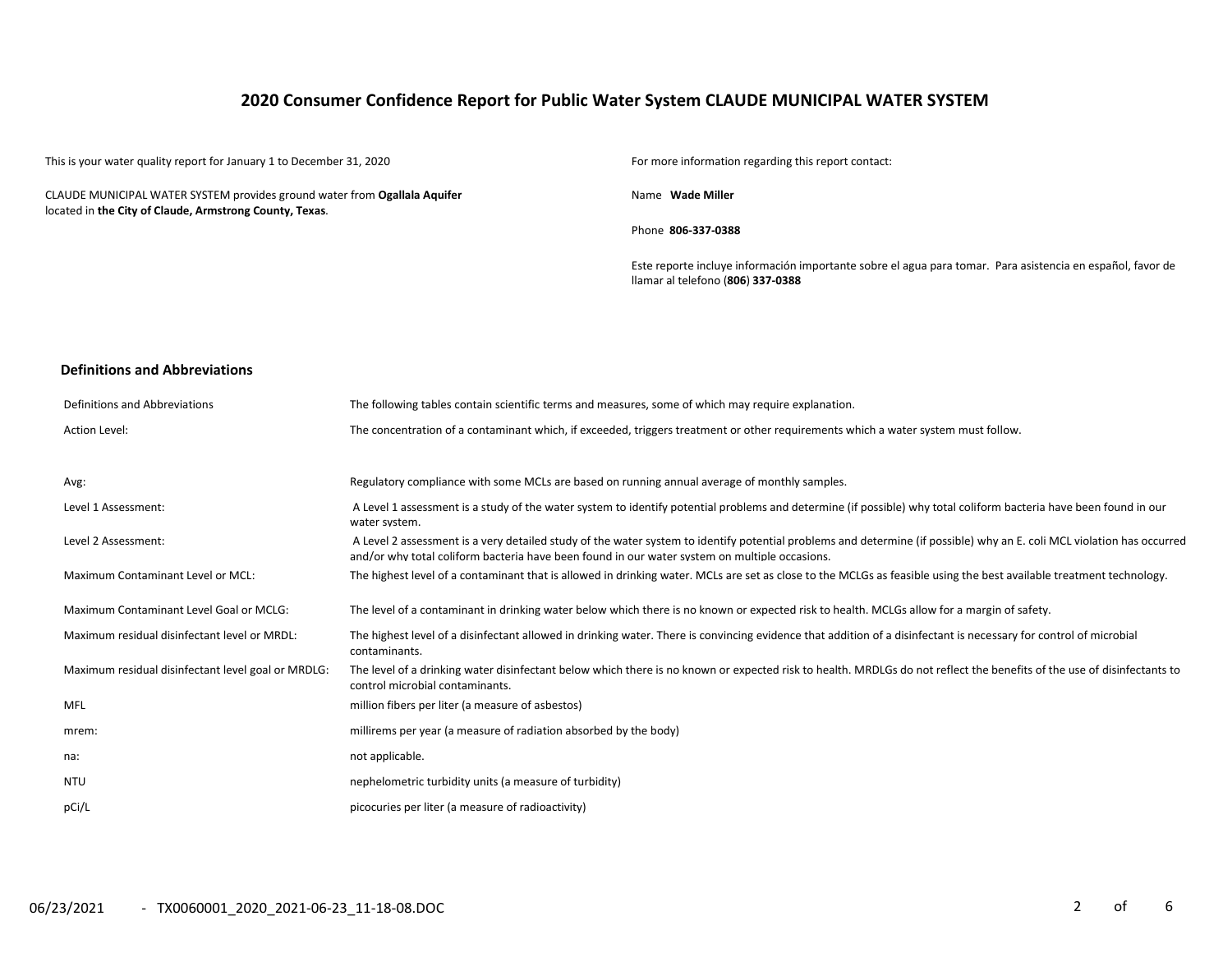### **Definitions and Abbreviations**

| ppb:                       | micrograms per liter or parts per billion                                           |
|----------------------------|-------------------------------------------------------------------------------------|
| ppm:                       | milligrams per liter or parts per million                                           |
| ppq                        | parts per quadrillion, or picograms per liter (pg/L)                                |
| ppt                        | parts per trillion, or nanograms per liter (ng/L)                                   |
| Treatment Technique or TT: | A required process intended to reduce the level of a contaminant in drinking water. |

# **Information about your Drinking Water**

The sources of drinking water (both tap water and bottled water) include rivers, lakes, streams, ponds, reservoirs, springs, and wells. As water travels over the surface of the land or through the ground, it dissolves naturally-occurring minerals and, in some cases, radioactive material, and can pick up substances resulting from the presence of animals or from human activity.

Drinking water, including bottled water, may reasonably be expected to contain at least small amounts of some contaminants. The presence of contaminants does not necessarily indicate that water poses a health risk. More information about contaminants and potential health effects can be obtained by calling the EPAs Safe Drinking Water Hotline at (800) 426-4791.

Contaminants that may be present in source water include:

- Microbial contaminants, such as viruses and bacteria, which may come from sewage treatment plants, septic systems, agricultural livestock operations, and wildlife.

- Inorganic contaminants, such as salts and metals, which can be naturally-occurring or result from urban storm water runoff, industrial or domestic wastewater discharges, oil and gas production, mining, or farming.

- Pesticides and herbicides, which may come from a variety of sources such as agriculture, urban storm water runoff, and residential uses.

- Organic chemical contaminants, including synthetic and volatile organic chemicals, which are by-products of industrial processes and petroleum production, and can also come from gas stations, urban storm water runoff, and septic systems.

- Radioactive contaminants, which can be naturally-occurring or be the result of oil and gas production and mining activities.

In order to ensure that tap water is safe to drink, EPA prescribes regulations which limit the amount of certain contaminants in water provided by public water systems. FDA regulations establish limits for contaminants in bottled water which must provide the same protection for public health.

Contaminants may be found in drinking water that may cause taste, color, or odor problems. These types of problems are not necessarily causes for health concerns. For more information on taste, odor, or color of drinking water, please contact the system's business office.

You may be more vulnerable than the general population to certain microbial contaminants, such as Cryptosporidium, in drinking water. Infants, some elderly, or immunocompromised persons such as those undergoing chemotherapy for cancer; persons who have undergone organ transplants; those who are undergoing treatment with steroids; and people with HIV/AIDS or other immune system disorders, can be particularly at risk from infections. You should seek advice about drinking water from your physician or health care providers. Additional guidelines on appropriate means to lessen the risk of infection by Cryptosporidium are available from the Safe Drinking Water Hotline (800-426-4791).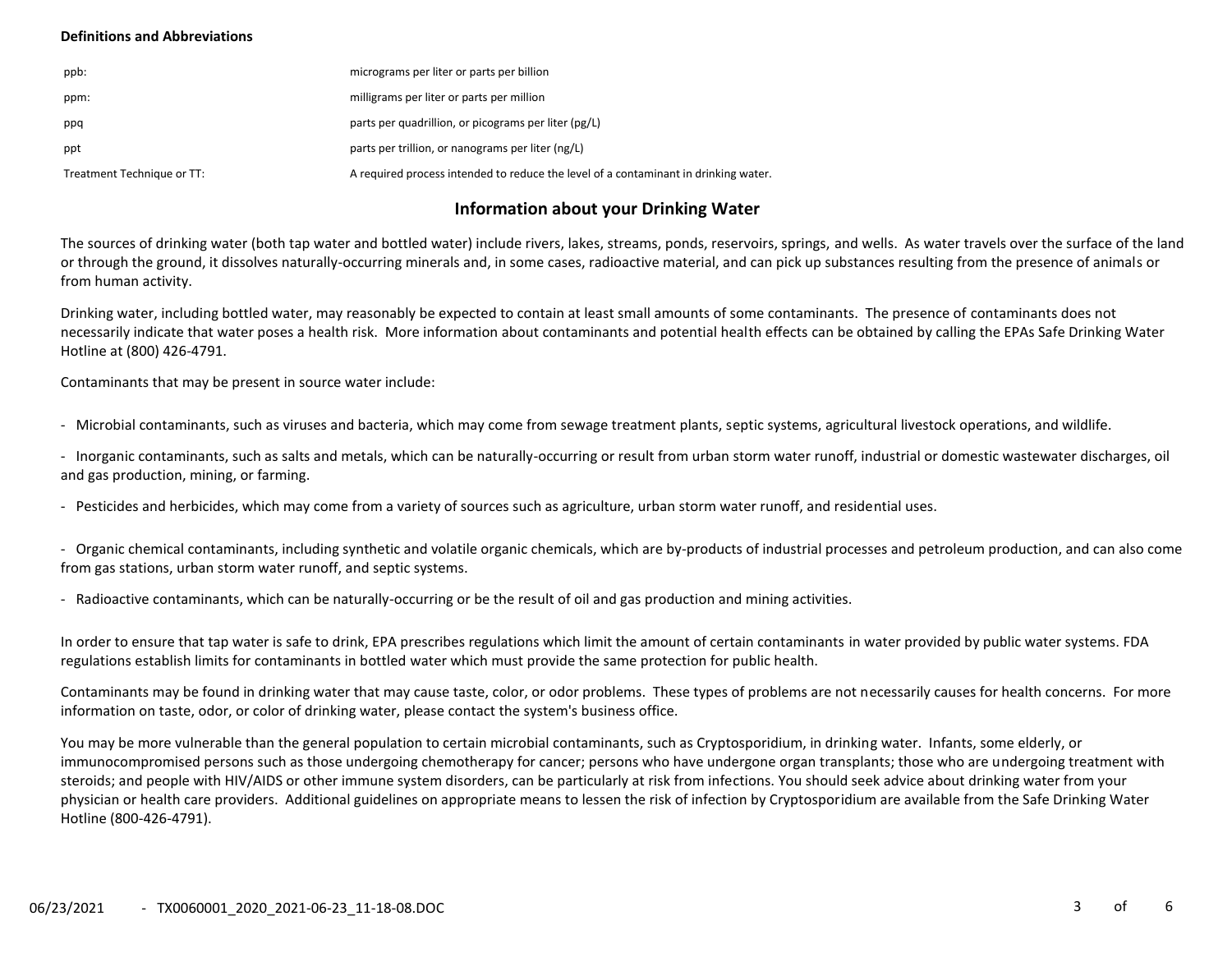If present, elevated levels of lead can cause serious health problems, especially for pregnant women and young children. Lead in drinking water is primarily from materials and components associated with service lines and home plumbing. We are responsible for providing high quality drinking water, but we cannot control the variety of materials used in plumbing components. When your water has been sitting for several hours, you can minimize the potential for lead exposure by flushing your tap for 30 seconds to 2 minutes before using water for drinking or cooking. If you are concerned about lead in your water, you may wish to have your water tested. Information on lead in drinking water, testing methods, and steps you can take to minimize exposure is available from the Safe Drinking Water Hotline or at http://www.epa.gov/safewater/lead.

#### **Information about Source Water**

TCEQ completed an assessment of your source water, and results indicate that some of our sources are susceptible to certain contaminants. The sampling requirements for your water system is based on this susceptibility and previous sample data. Any detections of these contaminants will be found in this Consumer Confidence Report. For more information on source water assessments and protection efforts at our system contact **[insert water system contact][insert phone number]**

#### **Coliform Bacteria**

| Maximum Contaminant<br>Level Goal | <b>Total Coliform</b><br>Maximum<br>Contaminant Level | Highest No. of Positive | Maximum Contaminant Level or Fecal Coliform Samples | Fecal Coliform or E. Coli   Total No. of Positive E. Coli | Violation | Likely Source of Contamination        |
|-----------------------------------|-------------------------------------------------------|-------------------------|-----------------------------------------------------|-----------------------------------------------------------|-----------|---------------------------------------|
|                                   | 1 positive monthly<br>sample.                         |                         |                                                     |                                                           |           | Naturally present in the environment. |

| Lead and Copper | Date Sampled | <b>MCLG</b> | <b>Action Level (AL)</b> | 90th Percentile | # Sites Over AL | <b>Units</b> | <b>Violation</b> | <b>Likely Source of Contamination</b>                                                                        |
|-----------------|--------------|-------------|--------------------------|-----------------|-----------------|--------------|------------------|--------------------------------------------------------------------------------------------------------------|
| Copper          | 2020         | 1.3         | 1.3                      | 0.14            |                 | ppm          |                  | Erosion of natural deposits; Leaching from wood<br>preservatives; Corrosion of household plumbing<br>cyctome |
| l Lead          | 2020         |             | ᅩ                        |                 |                 | ppb          |                  | Corrosion of household plumbing systems;<br>Erosion of natural deposits.                                     |

**2020 Water Quality Test Results**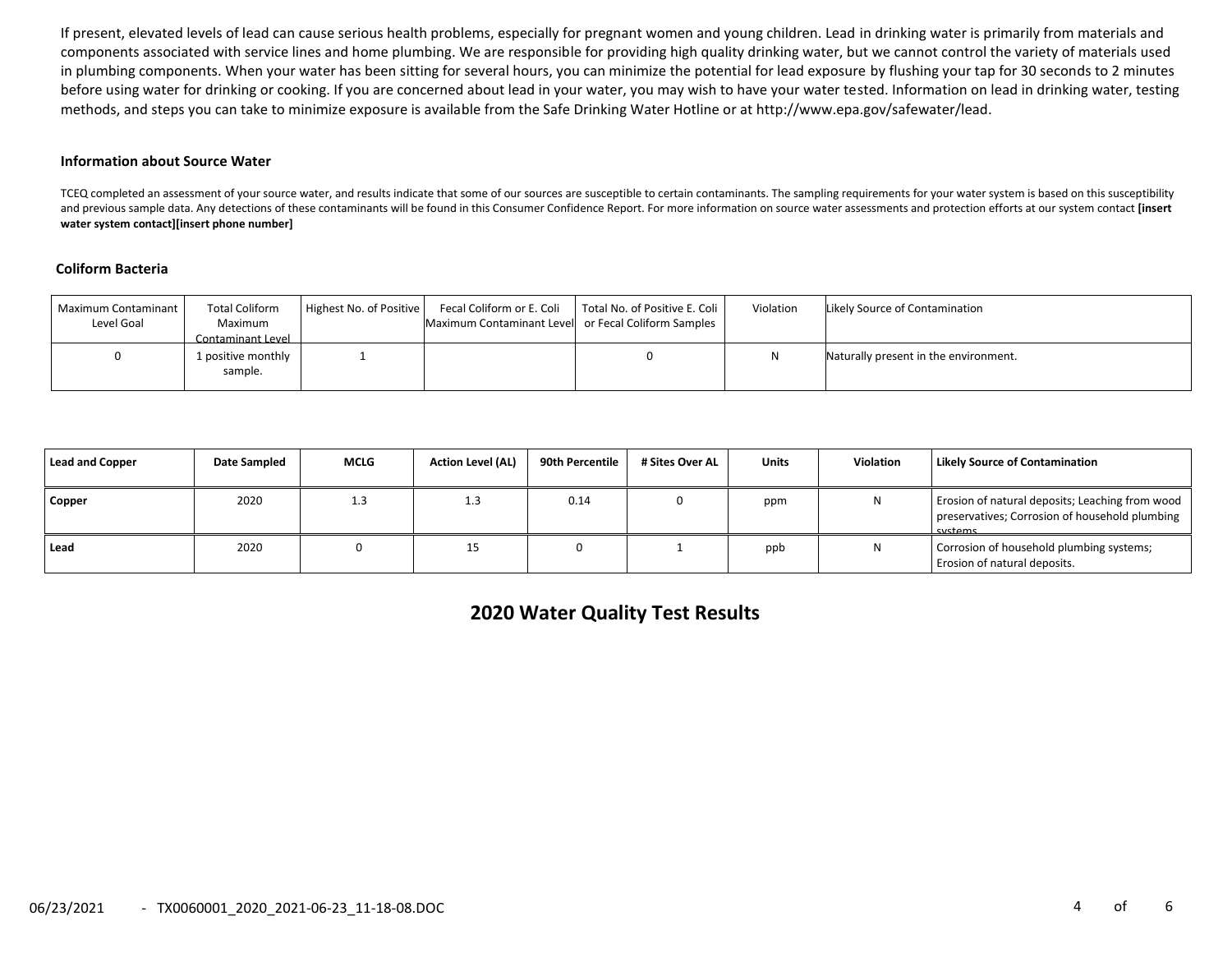| Disinfection By-Products | <b>Collection Date</b> | <b>Highest Level</b><br><b>Detected</b> | <b>Range of Individual</b><br><b>Samples</b> | <b>MCLG</b>              | <b>MCL</b> | Units | Violation | <b>Likely Source of Contamination</b>      |
|--------------------------|------------------------|-----------------------------------------|----------------------------------------------|--------------------------|------------|-------|-----------|--------------------------------------------|
| Haloacetic Acids (HAA5)  | 2020                   |                                         | $3 - 3$                                      | No goal for the<br>total | 60         | ppb   |           | By-product of drinking water disinfection. |

\*The value in the Highest Level or Average Detected column is the highest average of all HAA5 sample results collected at a location over a year

| <b>Inorganic Contaminants</b>  | <b>Collection Date</b> | <b>Highest Level</b><br><b>Detected</b> | Range of Individual<br>Samples | <b>MCLG</b>   | <b>MCL</b>     | <b>Units</b> | Violation | <b>Likely Source of Contamination</b>                                                                                            |
|--------------------------------|------------------------|-----------------------------------------|--------------------------------|---------------|----------------|--------------|-----------|----------------------------------------------------------------------------------------------------------------------------------|
| Arsenic                        | 08/15/2019             | 4.9                                     | $4.9 - 4.9$                    | $\Omega$      | 10             | ppb          | N         | Erosion of natural deposits; Runoff from orchards;<br>Runoff from glass and electronics production wastes.                       |
| <b>Barium</b>                  | 08/15/2019             | 0.097                                   | $0.097 - 0.097$                | $\mathcal{P}$ | $\overline{2}$ | ppm          | N         | Discharge of drilling wastes; Discharge from metal<br>refineries; Erosion of natural deposits.                                   |
| Chromium                       | 08/15/2019             |                                         | $4 - 4$                        | 100           | 100            | ppb          | N         | Discharge from steel and pulp mills; Erosion of<br>natural deposits.                                                             |
| <b>Fluoride</b>                | 08/29/2018             | 1.76                                    | $1.76 - 1.76$                  |               | 4.0            | ppm          | N         | Erosion of natural deposits; Water additive which<br>promotes strong teeth; Discharge from fertilizer and<br>aluminum factories. |
| Nitrate [measured as Nitrogen] | 2020                   |                                         | $1.32 - 1.32$                  | 10            | 10             | ppm          | N         | Runoff from fertilizer use; Leaching from septic tanks,<br>sewage; Erosion of natural deposits.                                  |
| Selenium                       | 08/15/2019             | 5.8                                     | $5.8 - 5.8$                    | 50            | 50             | ppb          | N         | Discharge from petroleum and metal refineries;<br>Erosion of natural deposits; Discharge from mines.                             |

| Radioactive Contaminants | <b>Collection Date</b> | <b>Highest Level</b><br><b>Detected</b> | Range of Individual<br><b>Samples</b> | <b>MCLG</b> | MCL | Units  | <b>Violation</b> | <b>Likely Source of Contamination</b>   |
|--------------------------|------------------------|-----------------------------------------|---------------------------------------|-------------|-----|--------|------------------|-----------------------------------------|
| Beta/photon emitters     | 08/29/2018             | 10.9                                    | $10.9 - 10.9$                         |             | 50  | pCi/L* |                  | Decay of natural and man-made deposits. |

\*EPA considers 50 pCi/L to be the level of concern for beta particles.

| Gross alpha excluding radon<br>and uranium | 08/29/2018 |  | -- | pCi/ | Erosion of natural deposits. |
|--------------------------------------------|------------|--|----|------|------------------------------|
|                                            |            |  |    |      |                              |